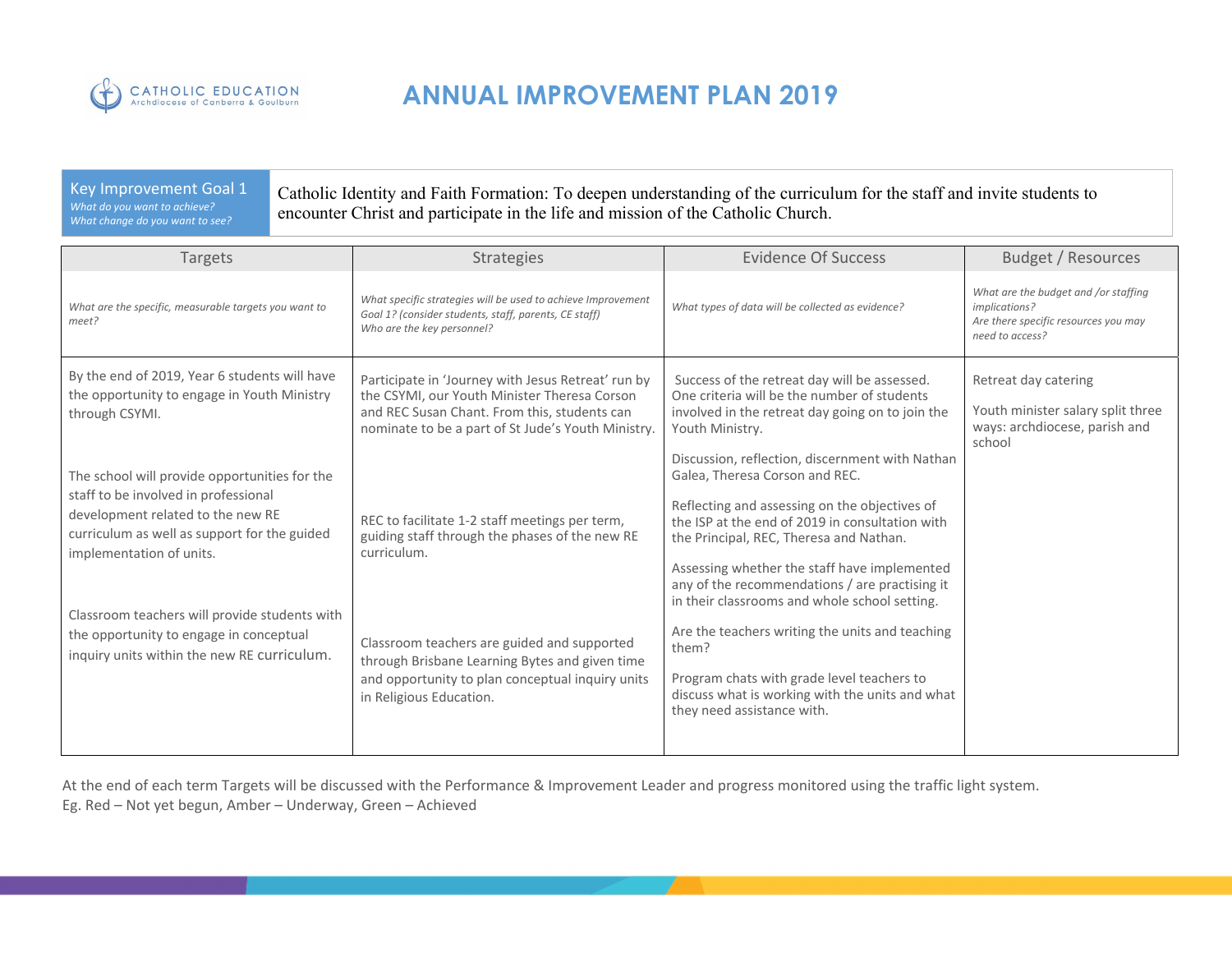

#### Key Improvement Goal 2 *What do you want to achieve? What change do you want to see?*

To raise the quality of student writing throughout the school by implementing the writing traits. We aim to upskill all teachers so they are more aware of where their students are in their learning and to closely monitor student progress with a particular focus on writing.

| Targets                                                                                                                                                                                                                                                                                                                                                                                                                                                                                                                                                                                                                                                                                                                                                                                                                      | <b>Strategies</b>                                                                                                                                                                                                                                                                                                                                                                                                                                                                                                                                                                                                                                                                                                                                                                                                                                                                                                                                                                                                                                                                                                                                                                                                                                                                                                                                                   | <b>Evidence Of Success</b>                                                                                                                                                                                                                                                                                                                                                                                           | <b>Budget / Resources</b>                                                                                                                                                                                                                                                                                                                                                                                   |
|------------------------------------------------------------------------------------------------------------------------------------------------------------------------------------------------------------------------------------------------------------------------------------------------------------------------------------------------------------------------------------------------------------------------------------------------------------------------------------------------------------------------------------------------------------------------------------------------------------------------------------------------------------------------------------------------------------------------------------------------------------------------------------------------------------------------------|---------------------------------------------------------------------------------------------------------------------------------------------------------------------------------------------------------------------------------------------------------------------------------------------------------------------------------------------------------------------------------------------------------------------------------------------------------------------------------------------------------------------------------------------------------------------------------------------------------------------------------------------------------------------------------------------------------------------------------------------------------------------------------------------------------------------------------------------------------------------------------------------------------------------------------------------------------------------------------------------------------------------------------------------------------------------------------------------------------------------------------------------------------------------------------------------------------------------------------------------------------------------------------------------------------------------------------------------------------------------|----------------------------------------------------------------------------------------------------------------------------------------------------------------------------------------------------------------------------------------------------------------------------------------------------------------------------------------------------------------------------------------------------------------------|-------------------------------------------------------------------------------------------------------------------------------------------------------------------------------------------------------------------------------------------------------------------------------------------------------------------------------------------------------------------------------------------------------------|
| What are the specific, measurable targets you<br>want to meet?                                                                                                                                                                                                                                                                                                                                                                                                                                                                                                                                                                                                                                                                                                                                                               | What specific strategies will be used to achieve Improvement Goal 1? (consider students,<br>staff, parents, CE staff)<br>Who are the key personnel?                                                                                                                                                                                                                                                                                                                                                                                                                                                                                                                                                                                                                                                                                                                                                                                                                                                                                                                                                                                                                                                                                                                                                                                                                 | What types of data will be collected as<br>evidence?                                                                                                                                                                                                                                                                                                                                                                 | What are the budget and /or staffing<br>implications?<br>Are there specific resources you may need<br>to access?                                                                                                                                                                                                                                                                                            |
| We want to equip our teachers with<br>multiple ideas and strategies for teaching<br>and assessing, all from within the Writing<br>Traits Continuum and exposure to the<br>Learning Progressions (Sub element-<br>Creating Texts Descriptions). This will<br>allow our teachers to unpack each of the<br>stages, linking them to specific writing<br>skills and strategies.<br>We want to develop teachers' confidence<br>to offer feedback to their students. We<br>aim to develop teacher's skills in working<br>through the writing process with a revamp<br>on ways to publish and assess students'<br>needs through differentiation.<br>We want to move our students along the<br>continuum of learning by providing<br>effective feedback and feed forward<br>(every student to display one year's worth<br>of growth). | All teaching staff to participate in the Writing Professional Learning courses. These<br>include: Writing Fundamentals presented over 90 minutes: we will cover elements of the<br>workshop model, writing process and how these relate to the traits of great writing. Also<br>included are conferencing and record-keeping. There will be choice for teachers in<br>choosing focus area, setting goals, setting clear expectations. The main topics covered<br>are;<br>1) Conferencing: All About Writers Course (TQI accredited) presented over 2 x 90 minute<br>sessions. Includes setting a climate for conferencing, the interaction of conferencing,<br>fluency and stamina, the predictable routine and structure of the conference, roles within<br>the conference, language of transferable skills.<br>2) Publishing: incorporate the writing process and how it develops from K-6. Focus on<br>expanding the notion of publishing to include oral, digital and other media.<br>3) Incorporate time for teachers to set goals and next steps within each, identify any next<br>steps.<br>4) Discussion around Baseline Interim Assessments using the writing traits continuum as<br>well as listing on Learning Progressions - literacy.<br>Teachers need to examine student data, and then, informed by data teachers move to<br>the curriculum to plan. | Writing trait continuum and<br>Learning Progressions tracking of<br>students writing<br>Staff confidence and understanding<br>(survey)<br>Publishing samples throughout the<br>school collected<br>Parent discussions about writing at<br>our school<br>Discussions with students about<br>writing and extra support provided<br>by Catherine Nash<br>Students writing goals and stamina<br>taken into consideration | Lucy Calkins Writing Pathways<br>The Writing Thief copies for all staff<br><b>Consultant Catherine Nash</b><br>Allocation of 4 staff meetings and the<br>possibility of withdrawing staff to work<br>in grade levels with Catherine (relief<br>required)<br>Formative assessment and data<br>collected during conferences inform<br>whole-class instructional decisions<br>(literacy planner and programs). |

At the end of each term Targets will be discussed with the Performance & Improvement Leader and progress monitored using the traffic light system. Eg. Red – Not yet begun, Amber – Underway, Green – Achieved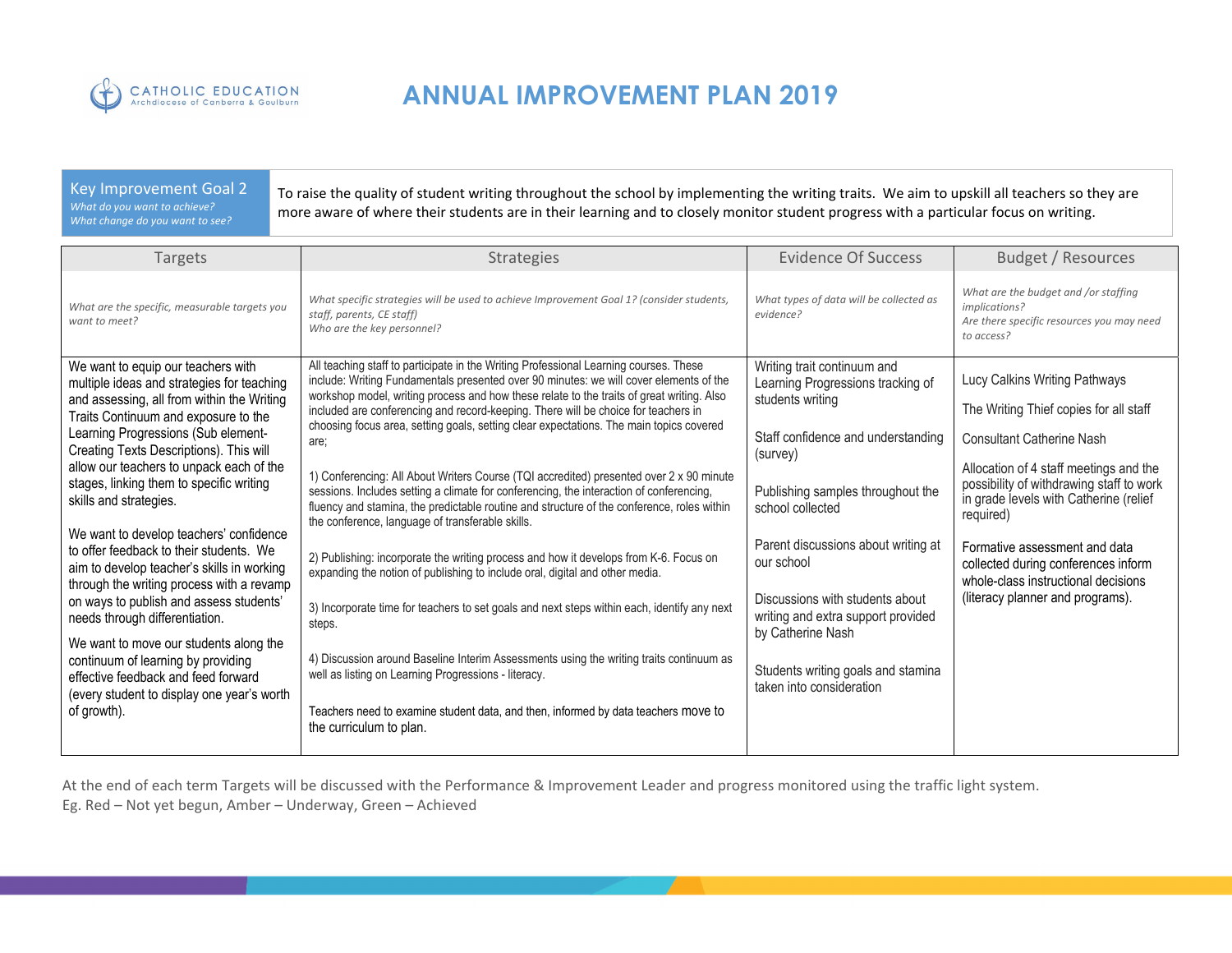

#### Key Improvement Goal 3 *What do you want to achieve? What change do you want to see?*

To improve our understanding of the general capabilities in the Australian Curriculum so that we can better support the individual learning needs of our students. This deeper knowledge will allow for us to understand where our students are in their learning, identify starting points for their learning and monitor student progress more closely.

| Targets                                                                                                                                                                                                                                                                                                                                                                                                                                                                                                                                                                                                                                                                                                                                                                                                                                                                                                                                                                                                                                                                                                                                                                                                                                                                                                                                                                                                                                                                           | <b>Strategies</b>                                                                                                                                                                                                                                                                                                                                                                                                                                                                                                                                                                                                                                                                                                                                                                            | <b>Evidence Of Success</b>                                                                                                                                                                                                                                                                                                                                                                                                                                                                                                                                                     | Budget / Resources                                                                                                                                                                                                                                                                                                                   |
|-----------------------------------------------------------------------------------------------------------------------------------------------------------------------------------------------------------------------------------------------------------------------------------------------------------------------------------------------------------------------------------------------------------------------------------------------------------------------------------------------------------------------------------------------------------------------------------------------------------------------------------------------------------------------------------------------------------------------------------------------------------------------------------------------------------------------------------------------------------------------------------------------------------------------------------------------------------------------------------------------------------------------------------------------------------------------------------------------------------------------------------------------------------------------------------------------------------------------------------------------------------------------------------------------------------------------------------------------------------------------------------------------------------------------------------------------------------------------------------|----------------------------------------------------------------------------------------------------------------------------------------------------------------------------------------------------------------------------------------------------------------------------------------------------------------------------------------------------------------------------------------------------------------------------------------------------------------------------------------------------------------------------------------------------------------------------------------------------------------------------------------------------------------------------------------------------------------------------------------------------------------------------------------------|--------------------------------------------------------------------------------------------------------------------------------------------------------------------------------------------------------------------------------------------------------------------------------------------------------------------------------------------------------------------------------------------------------------------------------------------------------------------------------------------------------------------------------------------------------------------------------|--------------------------------------------------------------------------------------------------------------------------------------------------------------------------------------------------------------------------------------------------------------------------------------------------------------------------------------|
| What are the specific, measurable targets you want to meet?                                                                                                                                                                                                                                                                                                                                                                                                                                                                                                                                                                                                                                                                                                                                                                                                                                                                                                                                                                                                                                                                                                                                                                                                                                                                                                                                                                                                                       | What specific strategies will be used to achieve<br>Improvement Goal 1? (consider students, staff, parents,<br>CE staff)<br>Who are the key personnel?                                                                                                                                                                                                                                                                                                                                                                                                                                                                                                                                                                                                                                       | What types of data will be collected as<br>evidence?                                                                                                                                                                                                                                                                                                                                                                                                                                                                                                                           | What are the budget and /or staffing<br>implications?<br>Are there specific resources you may need to<br>access?                                                                                                                                                                                                                     |
| Through the general capabilities we aim to further develop intercultural<br>understanding of our students as they learn to value their own<br>cultures, languages and beliefs, and those of others. We will further<br>examine the new elaborations to help teachers to incorporate the<br>Aboriginal and Torres Strait Islander Histories and Cultures cross-<br>curriculum priority in the Australian Curriculum.<br>Through the general capabilities we will examine ways students<br>become literate as they develop the knowledge, skills and dispositions<br>to interpret and use language confidently for learning and<br>communicating in and out of school. We will further examine the<br>Learning Progressions (outlined in Goal 2) as an additional way to<br>improve student's knowledge, skills and dispositions.<br>To develop ways to better measure and monitor skills in the classroom<br>through a combination of curriculum-orientated assessment tools such<br>as: Learning Progressions, professional development, equipping<br>teachers to integrate teaching and assessing of general capabilities<br>into their classroom.<br>More knowledge in this area will allow us to understand where our<br>students are in their learning and to establish clearer starting points for<br>teaching. Additionally we will be able to more closely monitor the<br>progress of our students and continually adjust our teaching in<br>response to student progress. | Staff professional development opportunities to<br>expand knowledge of the Cultural Competency<br>program including:<br>Aboriginality<br>Being culturally competent<br>Cultural tokenism<br>Aboriginal social behaviour<br>Stolen generation and generational trauma<br>Learning styles<br>Professional development on Learning<br>Progressions to ensure that literacy and numeracy<br>is taught explicitly at our school (expanded in<br>Goal 2) and that the literacy and numeracy needs<br>of all students can be addressed.<br>Kerry O'Callaghan (meetings and staff meetings).<br>Meeting and communication with Colleen Caddy for<br>further information on the Learning Progressions.<br>Assessment needs to be upfront and central to our<br>instructional decision-making process. | Aboriginal Education Schools Check<br>List<br>Information from PAT M and PAT R as<br>a clear starting point for learning in<br>Numeracy and Literacy<br>Teacher program and evidence on<br>general capabilities highlighted<br>throughout<br>Kindergarten assessment using the<br>Learning Progressions focus on<br>Creating Texts and Quantifying<br><b>Numbers</b><br>School assessment schedule packs as<br>a starting point for student learning<br>Assessment book as record of grade<br>level achievement<br>Writing samples collected and<br>moderated to ensure growth | <b>Catherine Nash Consultant-</b><br>The Writing Thief (copy for staff)<br>Aboriginal and Torres Strait Grant<br>Funding to support activities being held<br>during NAIDOC Week 2019<br>Relevant professional development<br>opportunities for staff to attend<br>Archdiocesan assessment schedule -<br>particularly Pat R and Pat M |

At the end of each term Targets will be discussed with the Performance & Improvement Leader and progress monitored using the traffic light system. Eg. Red – Not yet begun, Amber – Underway, Green – Achieved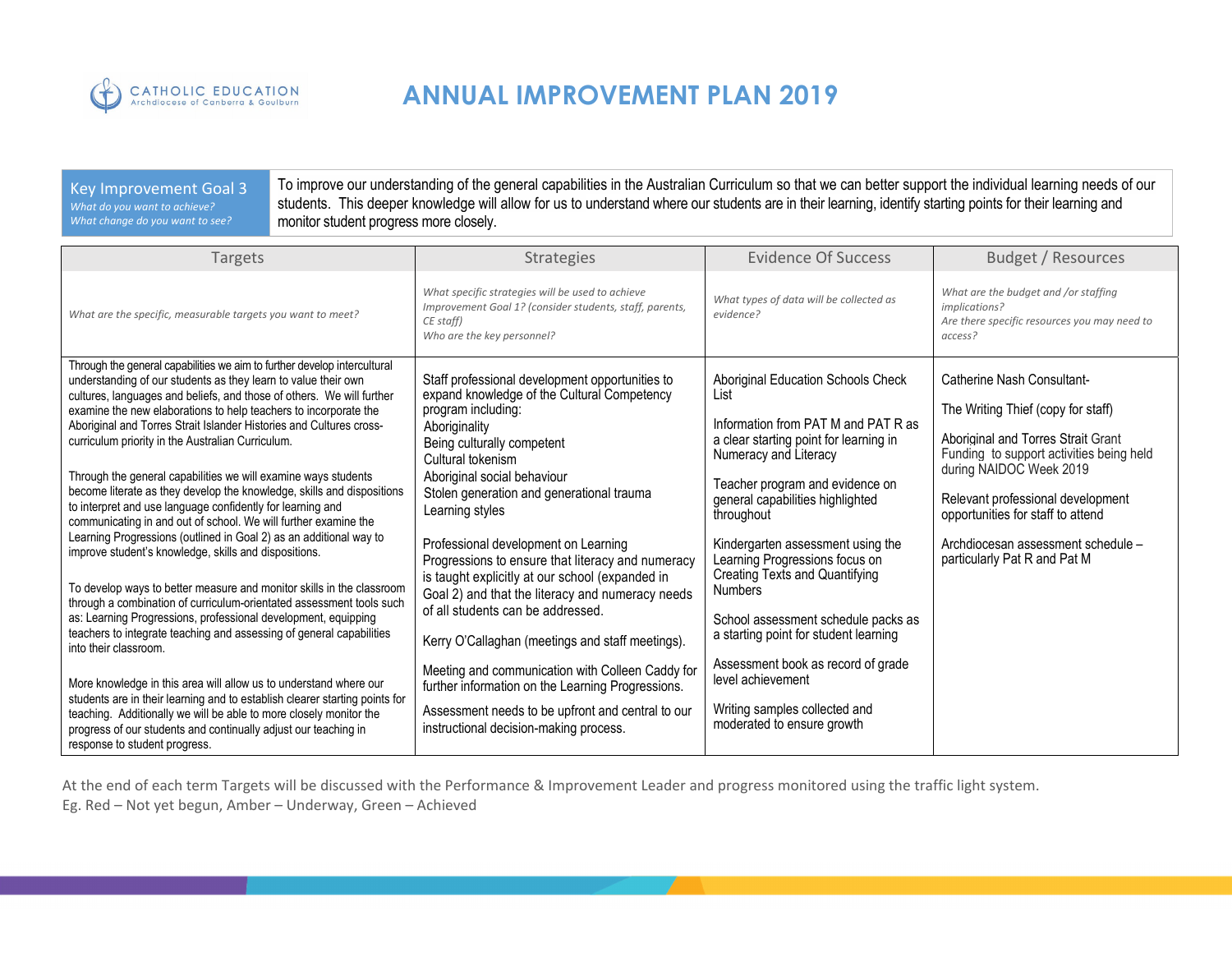



St Jude's Primary School, HOLDER

Annual Improvement Plan

2019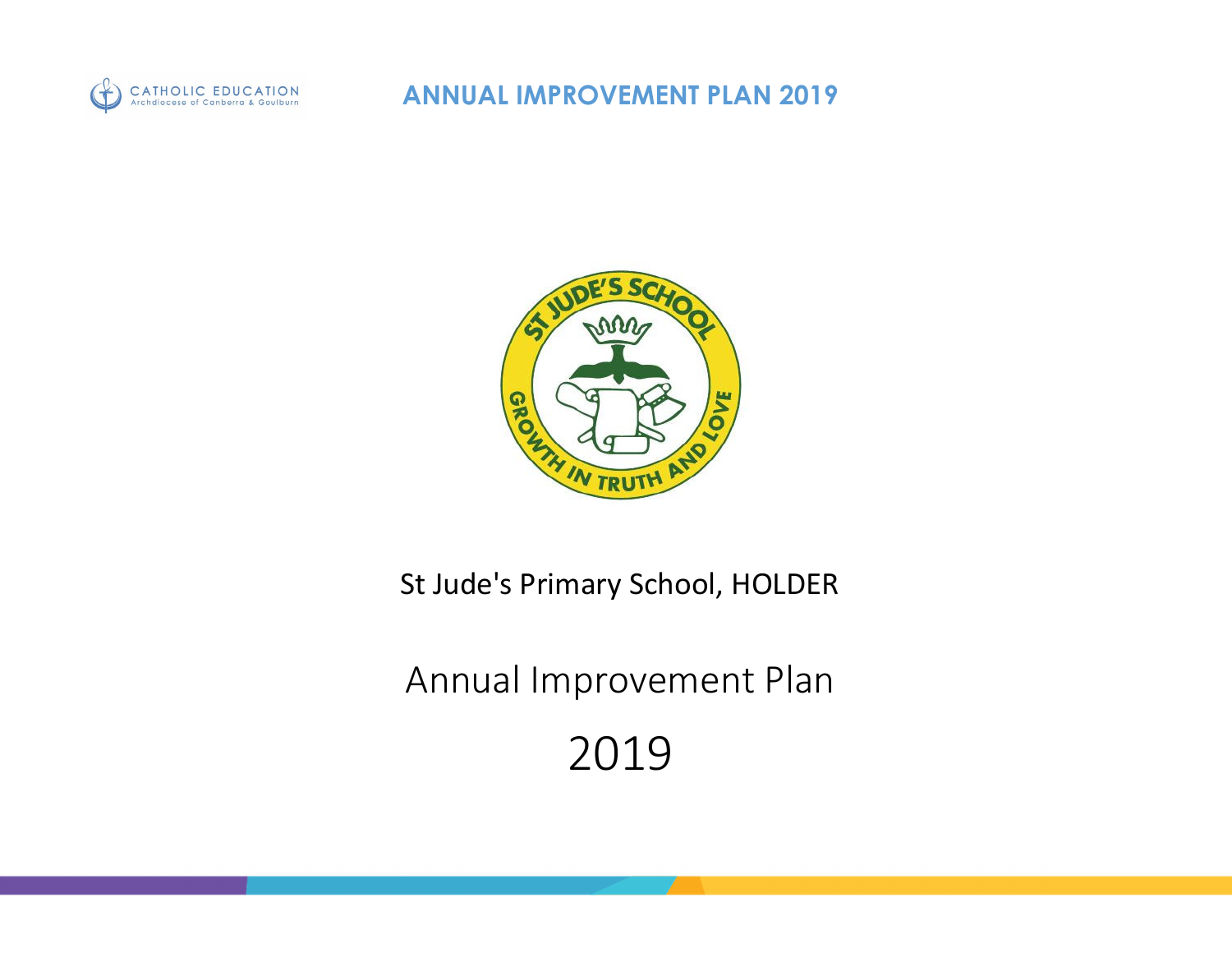

### School Context:

St Jude's Primary School is a Catholic systemic co-educational school located in Holder. The school caters for students in Preschool - Year 6, and has an enrolment of 66 students in the Preschool and 404 in the Kindergarten - Year 6 part of the school. Students attending Kindergarten-Year 6 come from a variety of backgrounds and nationalities consisting of one hundred and sixty seven male and two hundred and eight female students; four Indigenous students; and eight with a Language Background other than English (LBOTE). The school employs thirty one staff comprising twenty three teachers and eight non‐teaching staff, the latter being employed in a variety of capacities including: cleaner; front office staff; learning support assistant; canteen manager. No staff identify as Indigenous. There is a strong sense of community at St Jude's with a high level of support and involvement from parents and friends. Parents support teachers and families through classroom contacts, classroom helpers, care meals, working bees, school sporting events and fundraising. Our staff is committed to adding value in co-curricular activities, such as: chess club; senior students organising activities for the younger students; Student Representative Council; Sustainable Schools group and debating. We are especially pleased with how we support students with learning needs. Our Butterfly Room program is acknowledged as being of the highest quality. The staff, students and parents are delighted with the success experienced in this key area within the school. Equally, Butterfly Room programs cater for the more able students as well through: Maths extension groups for Years 2‐6 and thinking skills groups providing enrichment activities for Years 1‐6. There is an enormous amount of pride evident amongst former and present parents, staff and students. The continuing promotion of St Jude's Gems (our values in action) supports inclusion and acceptance and is noticed by many in our daily operation.

#### School Review Process

The School Improvement Framework seeks to integrate the statutory requirements for the Registration of Archdiocesan schools with a cyclical model for school development. The program operates within a cycle and has a focus on schools being engaged in a model of self-review, using the *National School Improvement Tool.* Internal School Review (ISR) is an evaluative process for regular reflection and review of the school. The ISR process is coordinated by the School Leadership Team, with input from staff and members of the school community. It is underpinned by evidence and making judgments about the school's capacity in 10 inter-related domains.

The 10 domains are 1. An explicit improvement agenda 2. Analysis and discussion of data 3. A culture that promotes learning 4. Targeted use of school resources 5. An expert teaching team 6. Systematic curriculum delivery 7. Differentiated teaching and learning 8. Effective pedagogical practices 9. School‐community partnerships 10. Catholic identity and faith formation

Verification of the self‐review will be provided by personnel from the Catholic Education Office.